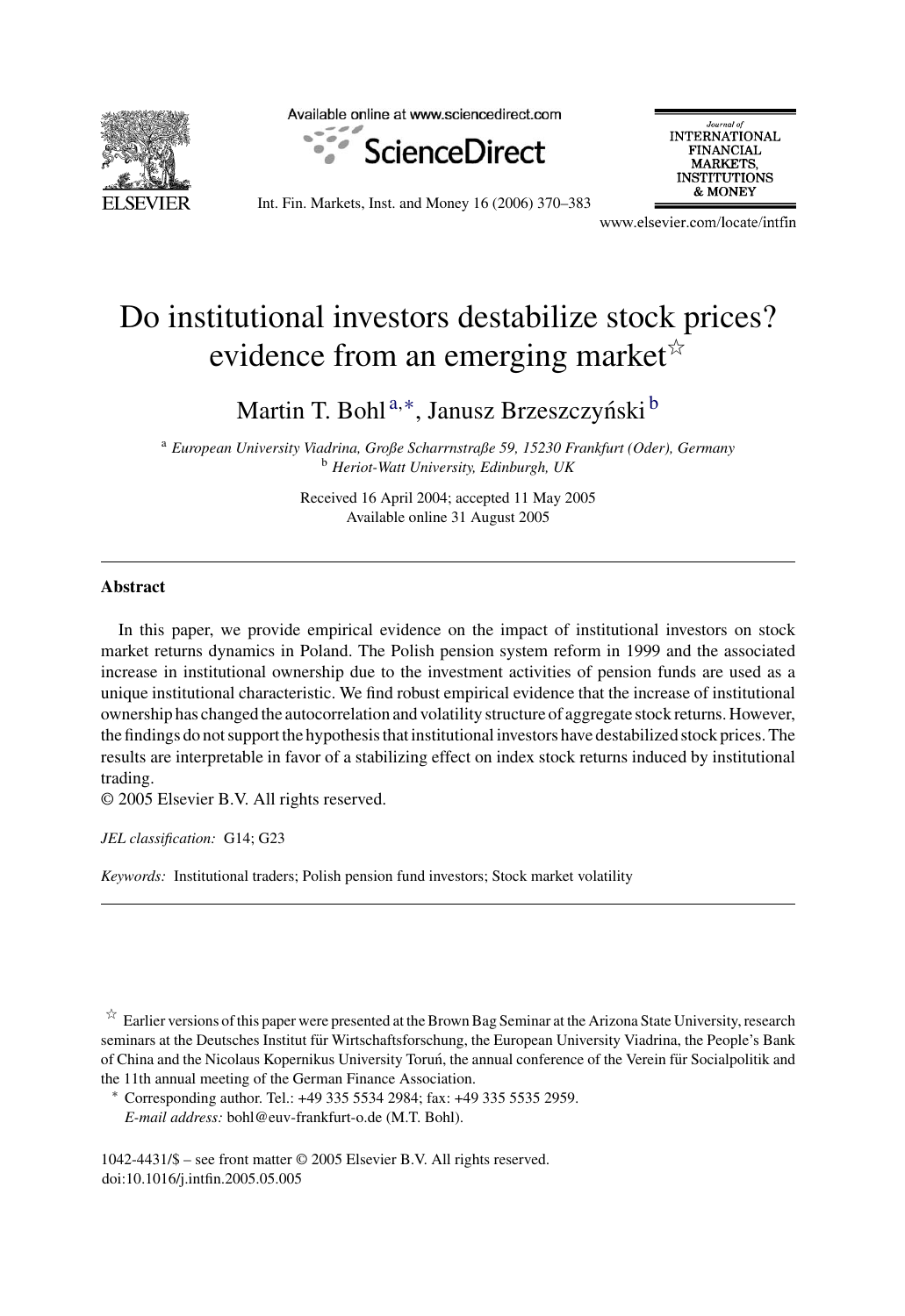## **1. Introduction**

The increase in the number of institutional investors trading on stock markets world-wide since the end of the 1980s has been associated with a rise in the financial economists' interest in institutions' impact on stock prices. In particular, there is a popular belief that institutional traders destabilize stock prices. Due to their specific investment behavior institutions are supposed to move stock prices away from fundamentals and thereby induce stock returns autocorrelation and increase returns volatility. Herding and positive feedback trading are the two main arguments put forward for the destabilizing impact on stock prices induced by institutional investors. Consequently, empirical investigations in the existing literature have been focused on the question of whether institutional traders exhibit these types of investment behavior.<sup>1</sup>

However, evidence in favor of herding and positive feedback trading does not necessarily imply that institutional traders destabilize stock prices. If institutions herd and all react to the same fundamental information in a timely manner, then institutional investors will speed up the adjustment of stock prices to new information and thereby make the stock market more efficient. Moreover, institutional investors may stabilize stock prices, if they collectively counter irrational behavior in individual investors' sentiment. If institutional investors are better informed than individual investors, institutions are likely to herd to undervalued stocks and away from overvalued stocks. Such herding can move stock prices towards rather than away from fundamental values. Similarly, positive feedback trading has been shown to be stabilizing, if institutional traders underreact to news [\(Lakonishok et al., 1992\).](#page--1-0)

[Cohen et al. \(2002\)](#page--1-0) provide empirical evidence on the stabilizing impact of institutions for US data. Institutions respond to positive cash-flow news by buying stocks from individual investors, thus exploiting the less than one-for-one response of stock prices to cash-flow reports. Moreover, in case of a price increase in the absence of any cash-flow news institutions sell stocks to individuals. The findings by Cohen et al. indicate that institutional investors push stock prices to fundamental values and, hence, stabilize rather than destabilize stock prices. [Barber and Odean \(2003\)](#page--1-0) find for the US that individual investors display attention-based buying behavior on days of abnormally high trading volume, extremely negative and positive 1 day returns and when stocks are in the news. In contrast, institutional investors do not exhibit attention-based buying. While the behavior of individual investors may contribute to stock returns autocorrelation and volatility, institutions may induce a stabilizing effect on stock price dynamics.<sup>2</sup>

We can conclude from the short discussion above that empirical findings on institutional investors' herding and positive feedback trading behavior are not necessarily evidence in favor of the destabilizing effect on stock prices. However, these results provide us with only indirect empirical evidence on the destabilizing effects of institutional investors' trading behavior on stock prices. The existing literature on institutional trading behavior is pre-

<sup>&</sup>lt;sup>1</sup> Evidence on institutions' trading behavior can be found in, for example, [Lakonishok et al. \(1992\),](#page--1-0) [Grinblatt](#page--1-0) [et al. \(1995\),](#page--1-0) [Nofsinger and Sias \(1999\),](#page--1-0) [Wermers \(1999\),](#page--1-0) [Badrinath and Wahal \(2002\)](#page--1-0) and [Griffin et al. \(2003\).](#page--1-0)

<sup>2</sup> These findings are in contrast to the empirical results in, for example, [Sias and Starks \(1997\),](#page--1-0) [Sias et al.](#page--1-0) [\(2001\)](#page--1-0) and [Dennis and Strickland \(2002\)](#page--1-0) which come to the conclusion that institutional investors trading has a destabilizing effect on stock returns.